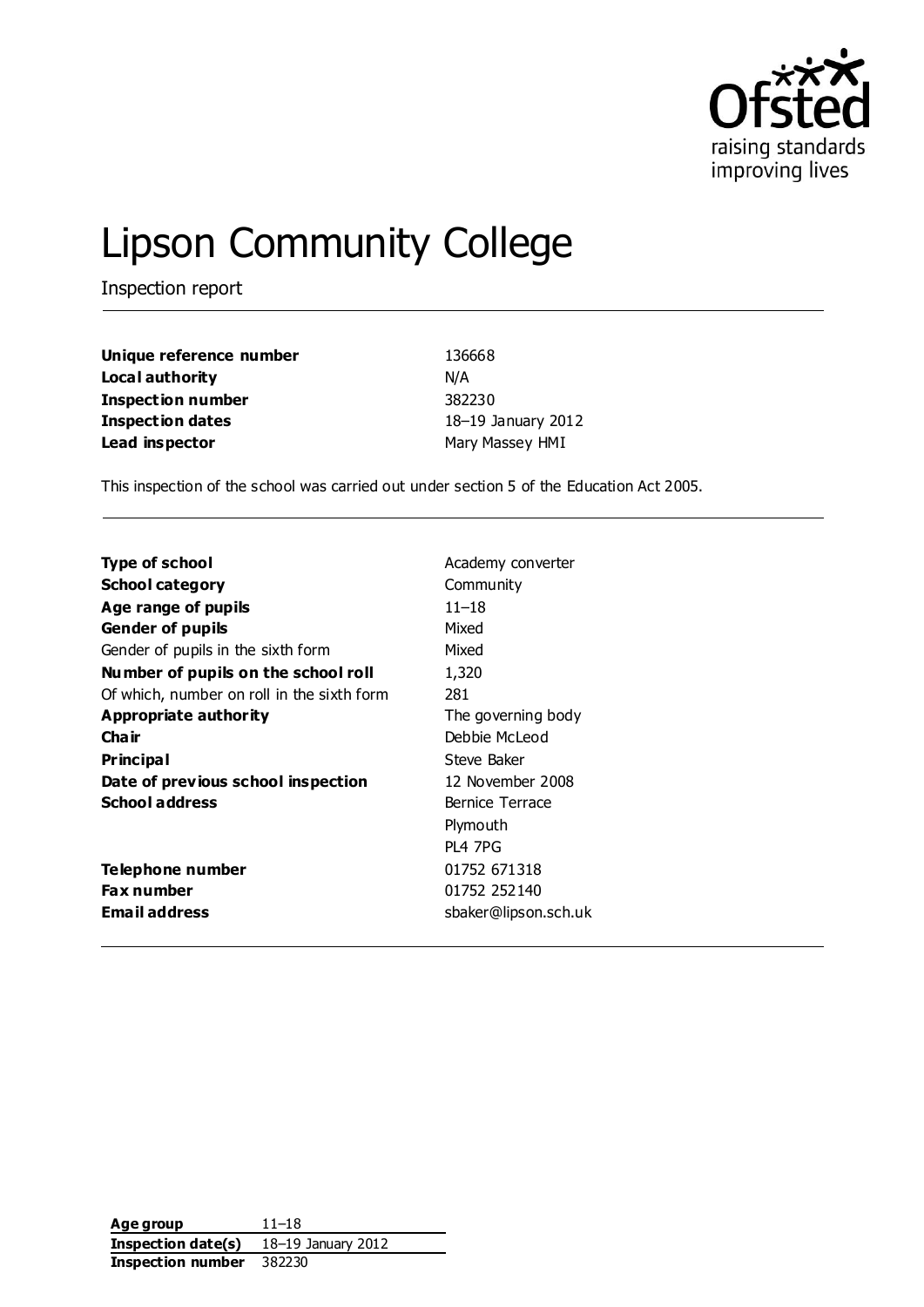



when.

You can use Parent View to give Ofsted your opinion on your child's school. Ofsted will use the information parents and carers provide when deciding which schools to inspect and

You can also use Parent View to find out what other parents and carers think about schools in

England. You can visit www.parentview.ofsted.gov.uk, or look for the link on the main Ofsted website: www.ofsted.gov.uk

The Office for Standards in Education, Children's Services and Skills (Ofsted) regulates and inspects to achieve excellence in the care of children and young people, and in education and skills for learners of all ages. It regulates and inspects childcare and children's social care, and inspects the Children and Family Court Advisory Support Service (Cafcass), schools, colleges, initial teacher training, work-based learning and skills training, adult and community learning, and education and training in prisons and other secure establishments. It assesses council children's services, and inspects services for looked after children, safeguarding and child protection.

Further copies of this report are obtainable from the school. Under the Education Act 2005, the school must provide a copy of this report free of charge to certain categories of people. A charge not exceeding the full cost of reproduction may be made for any other copies supplied.

If you would like a copy of this document in a different format, such as large print or Braille, please telephone 0300 123 4234, or email enquiries@ofsted.gov.uk.

You may copy all or parts of this document for non-commercial educational purposes, as long as you give details of the source and date of publication and do not alter the information in any way.

To receive regular email alerts about new publications, including survey reports and school inspection reports, please visit our website and go to 'Subscribe'.

Piccadilly Gate Store St **Manchester** M1 2WD

T: 0300 123 4234 Textphone: 0161 618 8524 E: enquiries@ofsted.gov.uk W: www.ofsted.gov.uk



© Crown copyright 2012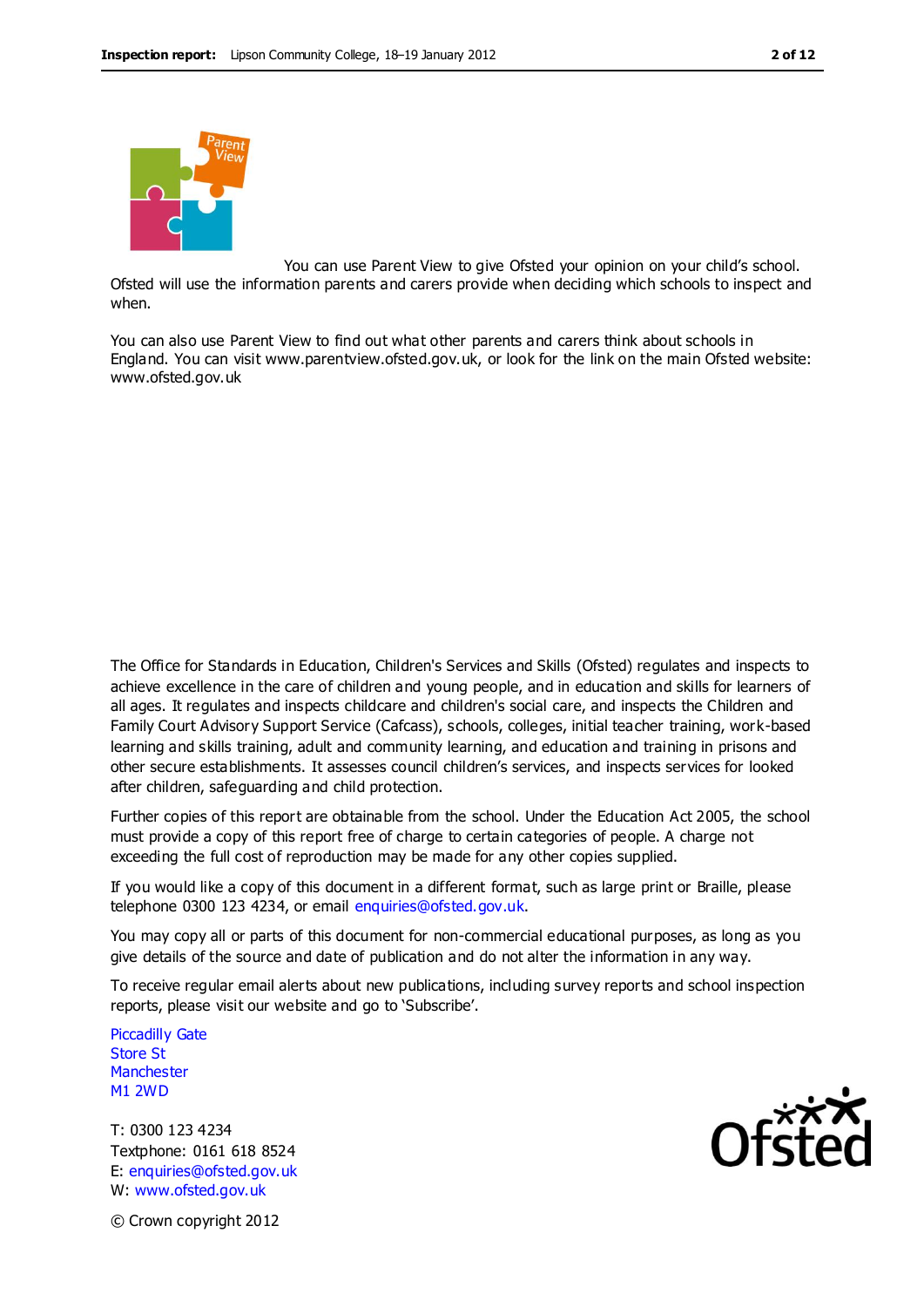# **Introduction**

| Inspection team |                         |
|-----------------|-------------------------|
| Mary Massey     | Her Majesty's Inspector |
| Alan Payne      | Additional inspector    |
| Dee Wheatley    | Additional inspector    |
| Kevin Wright    | Additional inspector    |

This inspection was carried out with two days' notice. Inspectors observed more than 14 hours of lessons taught by 33 teachers. Meetings were held with three groups of pupils, three members and the Chair of the Governing Body, and school staff, including senior and middle managers. Inspectors took account of the responses to the online questionnaire (Parent View) in planning the inspection, observed the school's work, and looked at the school's records and planning documents and 75 parental, 145 student and 35 staff questionnaires.

# **Information about the school**

Lipson is a larger than average-sized secondary school and has a sixth form which is part of a consortium with two other Plymouth schools. The college converted to academy status in April 2011 and is also a Cooperative Trust. It is a specialist performing arts college and has a theatre on site. It has gained a wide range of national awards for many aspects of its provision, including community leadership, innovative learning, information and communication technology, cultural diversity, performing arts and professional development for teachers. The Investors in People award has been held for the last 15 years.

The college is a non-selective school working within a selective system in the local area. There are fewer high-ability students and a higher proportion of low-ability students than are found nationally. The proportion of students known to be eligible for free school meals is much higher than is found nationally. The number of students joining and leaving the college at times other than the start of the school year is high. Although the proportion of minority ethnic students is low, there are a rising number of students who are at the early stages of learning English, including a small number of asylum seekers.

The college has a special unit on site for students with physical disabilities, and as a result the number of students with statements of special educational needs is high. Of the other students with special educational needs and/or disabilities, about a third have behavioural, emotional and social difficulties.

The college meets the current floor standard.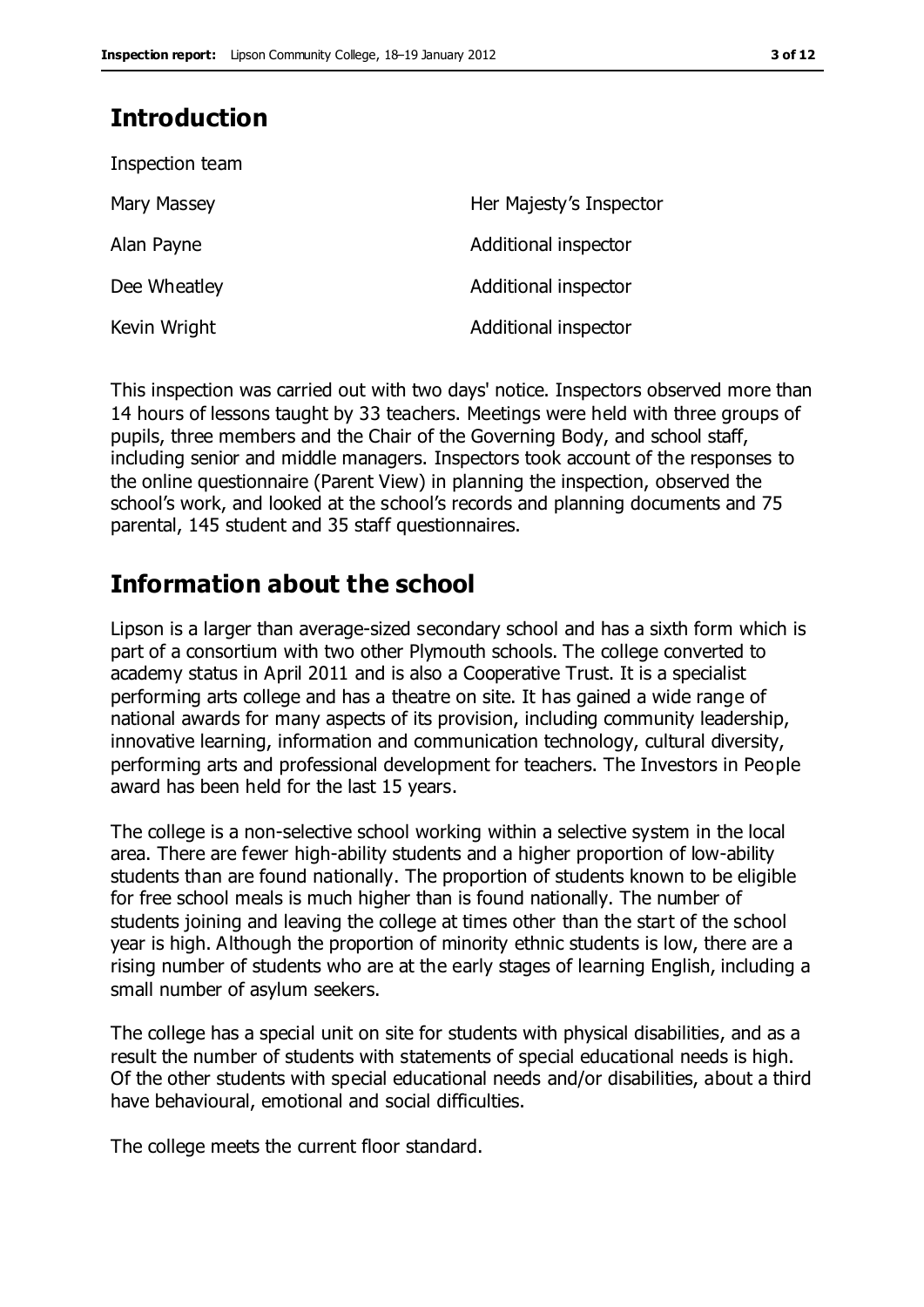# **Inspection judgements**

| <b>Overall effectiveness</b>     |  |
|----------------------------------|--|
|                                  |  |
| <b>Achievement of pupils</b>     |  |
| <b>Quality of teaching</b>       |  |
| Behaviour and safety of pupils   |  |
| <b>Leadership and management</b> |  |

# **Key findings**

- This is a good school with a good sixth form. Students' mature approach to their studies and their outstanding behaviour around the college contribute to an exceptionally calm, safe and cooperative environment for learning. Their spiritual, moral, social and cultural development is outstanding. The views of parents, carers, students and staff are overwhelmingly positive.
- The college was judged outstanding at the last inspection, and several aspects of its provision remain so. For example, organisation of the curriculum is exceptionally innovative and makes very creative use of time to provide students with a wide range of learning opportunities.
- Students' achievement has improved steadily over the last three years and the majority of students make good progress. Students study a high number of subjects at Key Stage 4 over three years leading to above average attainment overall. However, standards at GCSE in mathematics and to a lesser degree in English, remain low, but the rate of progress for all year groups is accelerating, especially in English. More-able students are currently making better progress than in previous years and are achieving higher grades at GCSE.
- Overall teaching is good and some is outstanding. Teachers provide a wide variety of activities in lessons which encourage students to be actively involved, support one another, discuss what they are doing and ask questions. However, those students with less serious special needs who are supported through school action, are not consistently provided with activities and support in lessons to maximise their progress. More-able students in mixed-ability classes are not always challenged as effectively as they are when they are taught in sets.
- The Principal and senior leaders know the college's strengths and weaknesses well and have the confidence and trust of staff, students and parents. The whole college community, including students and parents, works together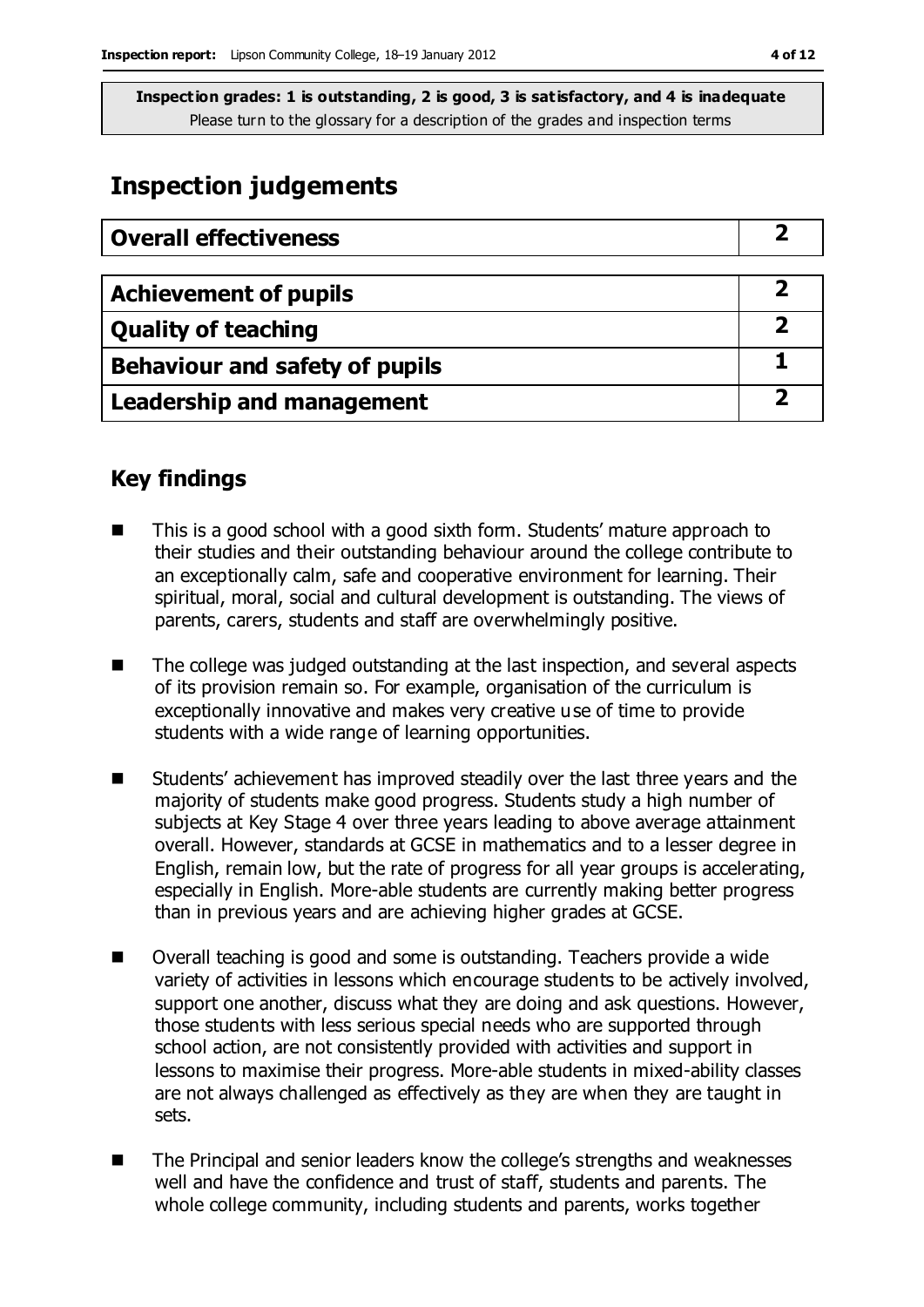creatively to find out what works most effectively to improve both outcomes and provision.

# **What does the school need to do to improve further?**

- Accelerate improvements in achievement in mathematics so a higher proportion of students of all abilities make good or better progress.
- Improve the rate at which students who are supported through school action make progress by:
	- ensuring that class teachers are provided with information about appropriate strategies which can be used to meet individual needs
	- providing activities in lessons that are carefully sequenced and structured to ensure progression.
- Ensure that more-able students are consistently challenged to make the maximum progress by:
	- providing activities in lessons that are carefully sequenced and structured to ensure progression, thus meeting their needs
	- using questioning effectively to deepen understanding.

# **Main report**

### **Achievement of pupils**

The very large majority of parents responding to our survey believe that their child is making good progress at the college. Attainment on entry to the college is low, but achievement at GCSE in some areas is significantly above the national average, for example, the proportion of students achieving five grades at  $A^*$  to C and  $A^*$  to G. However, achievement in English and mathematics is low, although standards have risen steadily over time and in English are likely to come close to the national average for Year 11 in 2012. Early testing of Year 7 students indicates that literacy skills for many are not secure when they arrive at the college. Intensive efforts to tackle this, through extra curriculum time in Key Stage 3, literacy training for teachers in all subjects and special intervention for those students who are struggling with reading and writing, are beginning to have a positive impact. All year groups are now making good progress in English. As a result of some difficulties with staffing, improvements in mathematics have been slower, but the rate of progress in lessons is now satisfactory and improving quickly. Nearly all the students surveyed said that the college helps them develop skills in communication, reading, writing and mathematics, and this was evident to inspectors both in lessons and in students' work.

As a result of careful tracking, monitoring and personalised support, often provided by well-trained teaching assistants, students who are known to be eligible for free school meals make similar and sometimes better progress than their peers. The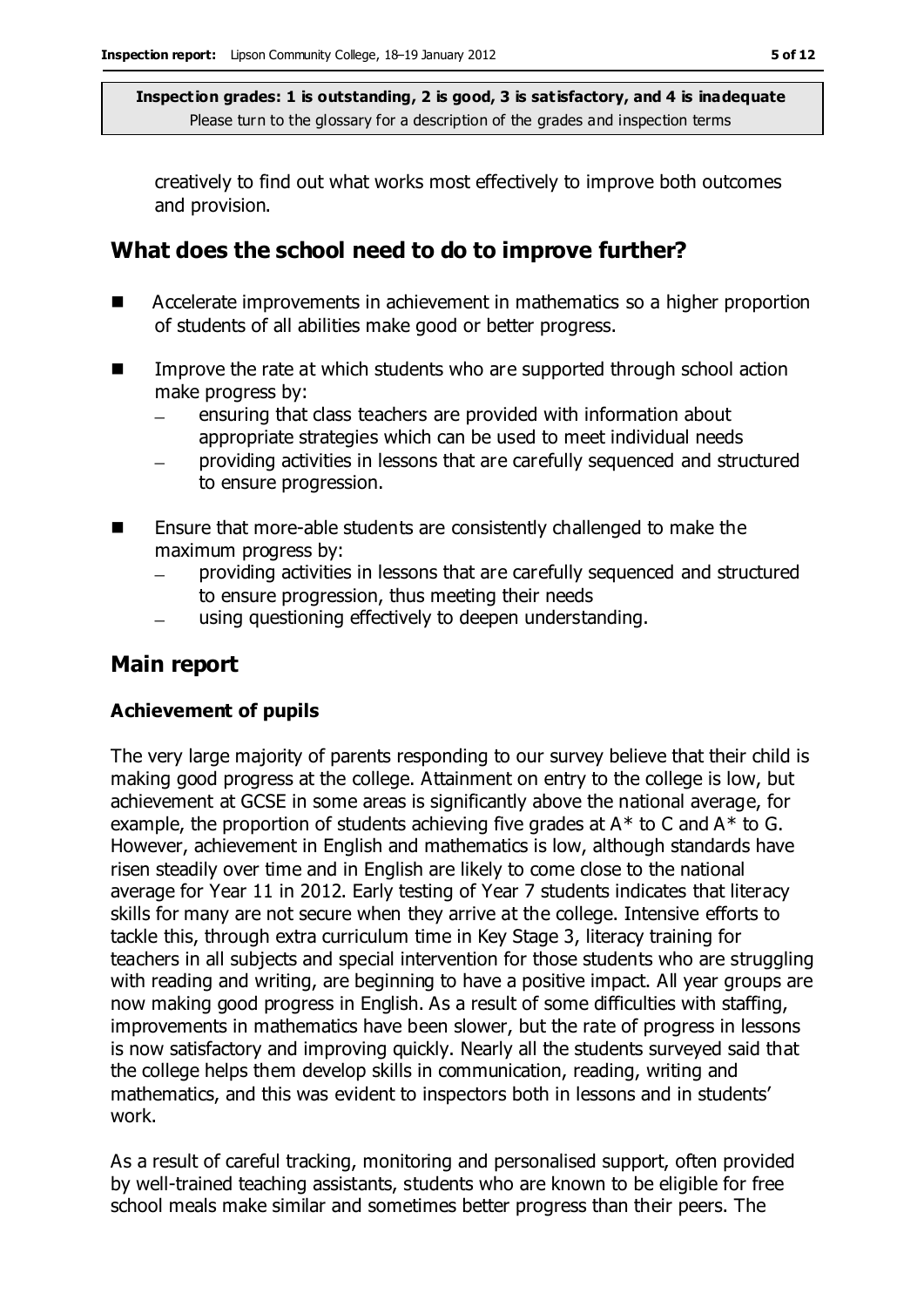progress of more-able students is accelerating and an increasing proportion are achieving higher grades and making good progress in lessons. Students with statements, including those in the physical impairment unit, and students with more serious special educational needs, also make good and sometimes outstanding progress. Students supported through school action often make satisfactory rather than good progress in lessons, because their needs are not always consistently met. Provision for students who are at the early stages of learning English is well organised and many of these students make outstanding progress.

### **Quality of teaching**

Teachers' strong subject knowledge and high expectations within the framework of an outstanding curriculum consistently lead to rapid development of students' skills and understanding in lessons. Lessons are well planned with clear lesson objectives and activities that are sequenced to ensure students understand each step and can make progress. The principles of cooperative learning are consistently used across all subjects, so lessons involve group work and encourage students to talk and ask questions about their learning. Training to develop the self-motivation, initiative and skills to work independently starts in Year 7. This prepares students well for study at Key Stage 4 and in the sixth form. Work is marked regularly and feedback provided for students so they know how to improve, although they are not always given time to respond to advice, nor do teachers consistently check that it has been acted on. In many project-based subjects, such as information and communication technology and performing arts, students value the comprehensive individualised feedback that is given verbally.

In a few weaker lessons seen during the inspection, there was insufficient focus on the quality of students' learning and the pace was too slow, either because the teacher talked for too long, or tasks were too open ended with not enough guidance or structure provided. The activities and support provided by teachers for those students with less serious special educational needs are frequently not sufficiently structured or carefully planned to meet individual students' needs and ensure maximum progress, either in the lesson or over time. Although teachers demand a great deal from more-able students when they work in set groups, in some mixedability classes the work they are given is sometimes not sufficiently challenging, nor does the teacher probe and develop understanding through high quality open questioning.

The college's specialism of performing arts is central to the curriculum, and opportunities for students to experience and be involved in theatre, music and dance are extensive. This contributes very well to their self-confidence and spiritual and cultural development.

The very large majority of parents responding to our survey believe that their child is well taught at the college.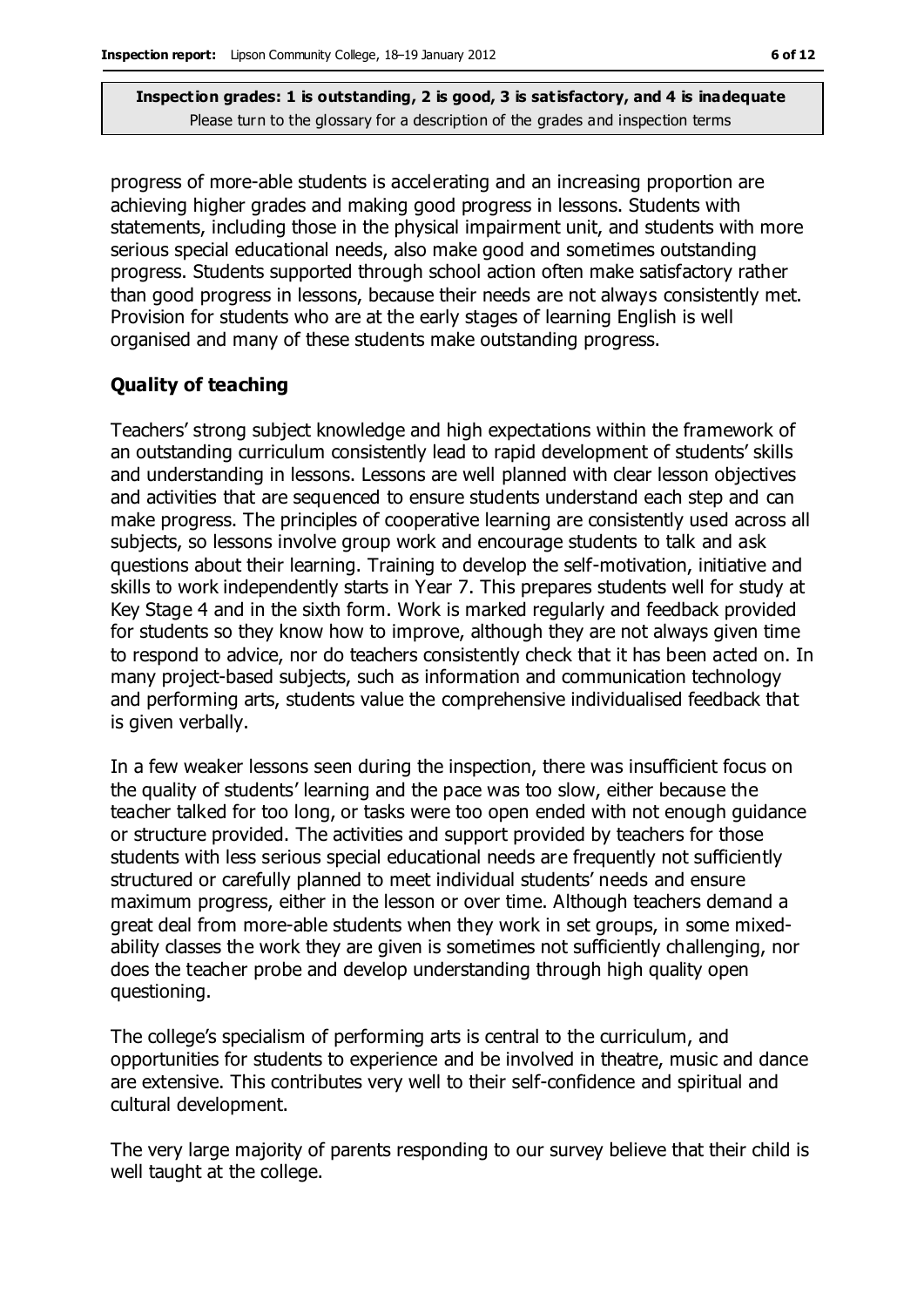#### **Behaviour and safety of pupils**

The happy family atmosphere at the college, where students say they are listened to, means that no-one is left out and everyone is known well as an individual. Students are proud to be part of the college community, say that they always feel safe and that teachers really help them to learn. The unusual 'specialist guild' system for pastoral care encourages students to use tutorial time to develop a wide range of skills in groups with a common interest. These mixed-age groups and students who act as lead learners provide extensive opportunities for older students to act as mentors, guides, teachers and role models for younger ones. The principles of cooperative learning implemented by teachers mean that students work together very effectively in groups and are exceptionally tolerant of one another. Students arriving at the school from other cultures, often with little English, say they feel welcomed and well supported by other students. Students with physical disabilities are included in nearly all mainstream activities, and the vast majority choose to stay into the sixth form. Guild councils and Cooperative Trust members are consulted regularly to elicit student opinions about the quality of teaching and provision, thus developing a good understanding of the democratic process. This system forms an effective conduit for exchange of views between senior managers and students.

Nearly all students responding to questionnaires and interviewed during the inspection said that behaviour is consistently good around the school and in lessons, which contrasts with the view of a small minority of parents. In conversations with inspectors, students, including those with physical disabilities, explained that bullying is very rare and that if it does occur it is dealt with very effectively and promptly. Racist and homophobic attitudes are not tolerated; one student said, 'it's okay to be different.' Praise is used more often than sanctions; students understand what is expected of them and respond readily to correction. Exclusions are low and have dropped sharply over the last three years.

Attendance has risen strongly and the proportion of students who are persistently absent has fallen sharply over the last three years and both figures are approaching the national average. Systems for improving attendance are efficient and effective.

#### **Leadership and management**

Staff describe the Principal and senior team as active, visible leaders, constantly visiting classrooms, and listening to their views and those of students. The information collected from monitoring the college's work and an active interest in current educational research helps them to identify 'what works best' for students. The resulting improvement plans are clearly focused on students' outcomes. Efforts to improve the quality of teaching to outstanding are relentless, and senior leaders' assessments of strengths, impact and weaknesses are accurate and sharp. Frequent professional development and peer coaching, often using expertise already in the college, make teachers ambitious to improve. Regular analysis of tracking data is used to identify and provide support for students who are underachieving. Until recently, in order to ensure that the college met the government's floor standards,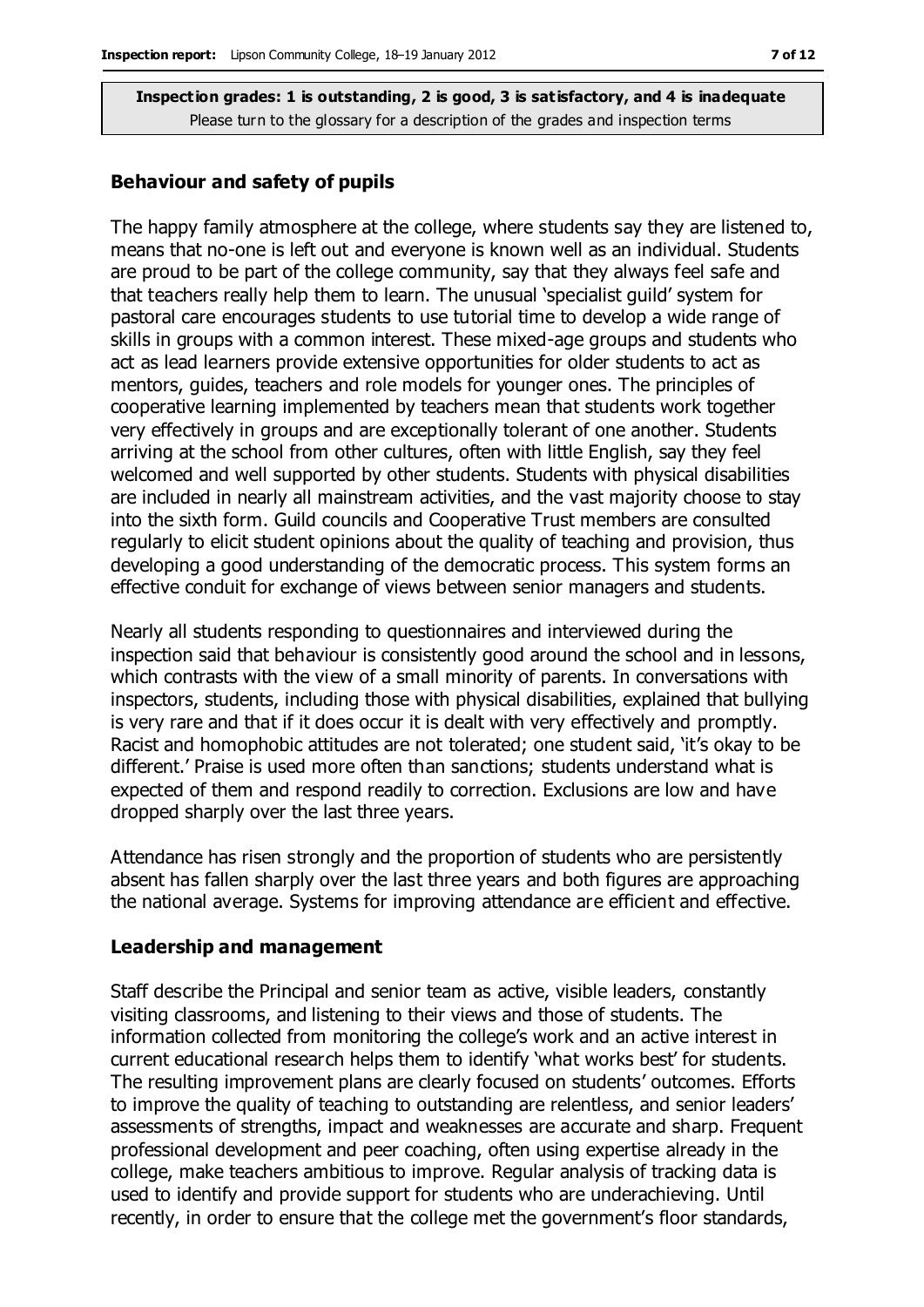the focus has been on students' attainment at GCSE rather than their progress over time. The system is now extended to include students of all ability and groups of students with specific needs. Improvements to students' behaviour, the quality of teaching and achievement, especially those within groups, all demonstrate commitment to equality of opportunity and at least good capacity to improve further.

The curriculum is outstanding and is organised to allow students to experience a wide range of academic and vocational subjects over three years at Key Stage 4, and study them in depth for short periods of time. Additional time to develop interests is provided through the creative use of 'Wicked Wednesday', tutorial time and a very wide range of extra-curricular activities, including opportunities to work within the local community. Students describe the curriculum as highly motivating, especially the emphasis on performing arts.

The governing body holds the college to account effectively and, in collaboration with senior leaders, makes very effective arrangements to ensure students' safety. Senior managers are challenged robustly about students' achievement. The views of parents are sought through questionnaires and concerns can be raised at any time through Parent Voice. In their responses to inspection questionnaires a very few parents felt that communication with the college could be improved.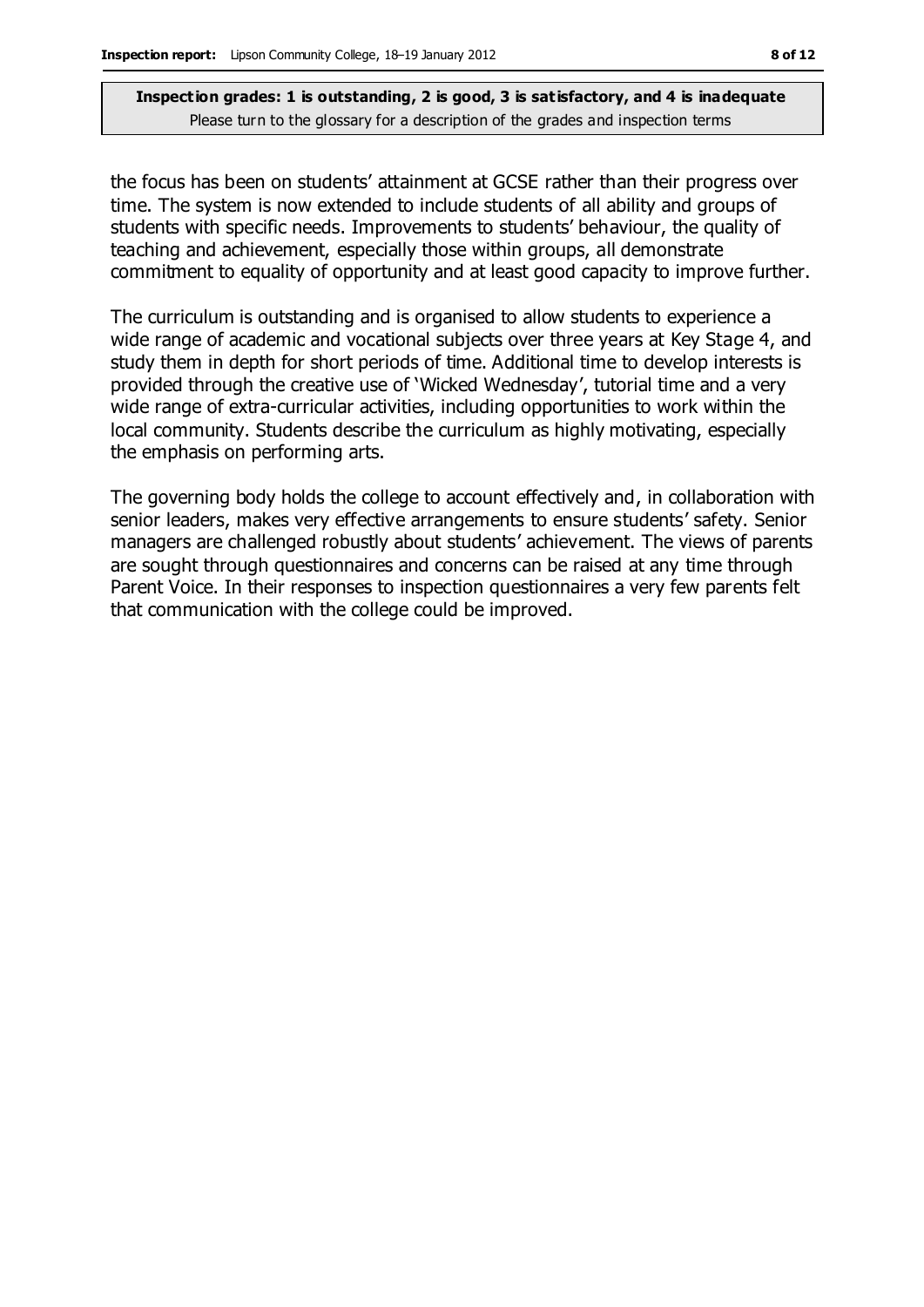# **Glossary**

# **What inspection judgements mean**

| Grade   | <b>Judgement</b> | <b>Description</b>                                            |
|---------|------------------|---------------------------------------------------------------|
| Grade 1 | Outstanding      | These features are highly effective. An outstanding           |
|         |                  | school provides exceptionally well for all its pupils' needs. |
| Grade 2 | Good             | These are very positive features of a school. A school        |
|         |                  | that is good is serving its pupils well.                      |
| Grade 3 | Satisfactory     | These features are of reasonable quality. A satisfactory      |
|         |                  | school is providing adequately for its pupils.                |
| Grade 4 | Inadequate       | These features are not of an acceptable standard. An          |
|         |                  | inadequate school needs to make significant                   |
|         |                  | improvement in order to meet the needs of its pupils.         |
|         |                  | Ofsted inspectors will make further visits until it           |
|         |                  | improves.                                                     |

# **Overall effectiveness of schools**

|                         | Overall effectiveness judgement (percentage of schools) |      |                     |                   |
|-------------------------|---------------------------------------------------------|------|---------------------|-------------------|
| <b>Type of school</b>   | <b>Outstanding</b>                                      | Good | <b>Satisfactory</b> | <b>Inadequate</b> |
| Nursery schools         | 46                                                      | 46   |                     |                   |
| Primary schools         |                                                         | 47   | 40                  |                   |
| Secondary<br>schools    | 14                                                      | 38   | 40                  |                   |
| Special schools         | 28                                                      | 48   | 20                  |                   |
| Pupil referral<br>units | 15                                                      | 50   | 29                  |                   |
| All schools             |                                                         | 46   | 38                  |                   |

New school inspection arrangements have been introduced from 1 January 2012. This means that inspectors make judgements that were not made previously.

The data in the table above are for the period 1 September 2010 to 31 August 2011 and represent judgements that were made under the school inspection arrangements that were introduced on 1 September 2009. These data are consistent with the latest published official statistics about maintained school inspection outcomes (see www.ofsted.gov.uk).

The sample of schools inspected during 2010/11 was not representative of all schools nationally, as weaker schools are inspected more frequently than good or outstanding schools.

Primary schools include primary academy converters. Secondary schools include secondary academy converters, sponsor-led academies and city technology colleges. Special schools include special academy converters and non-maintained special schools.

Percentages are rounded and do not always add exactly to 100.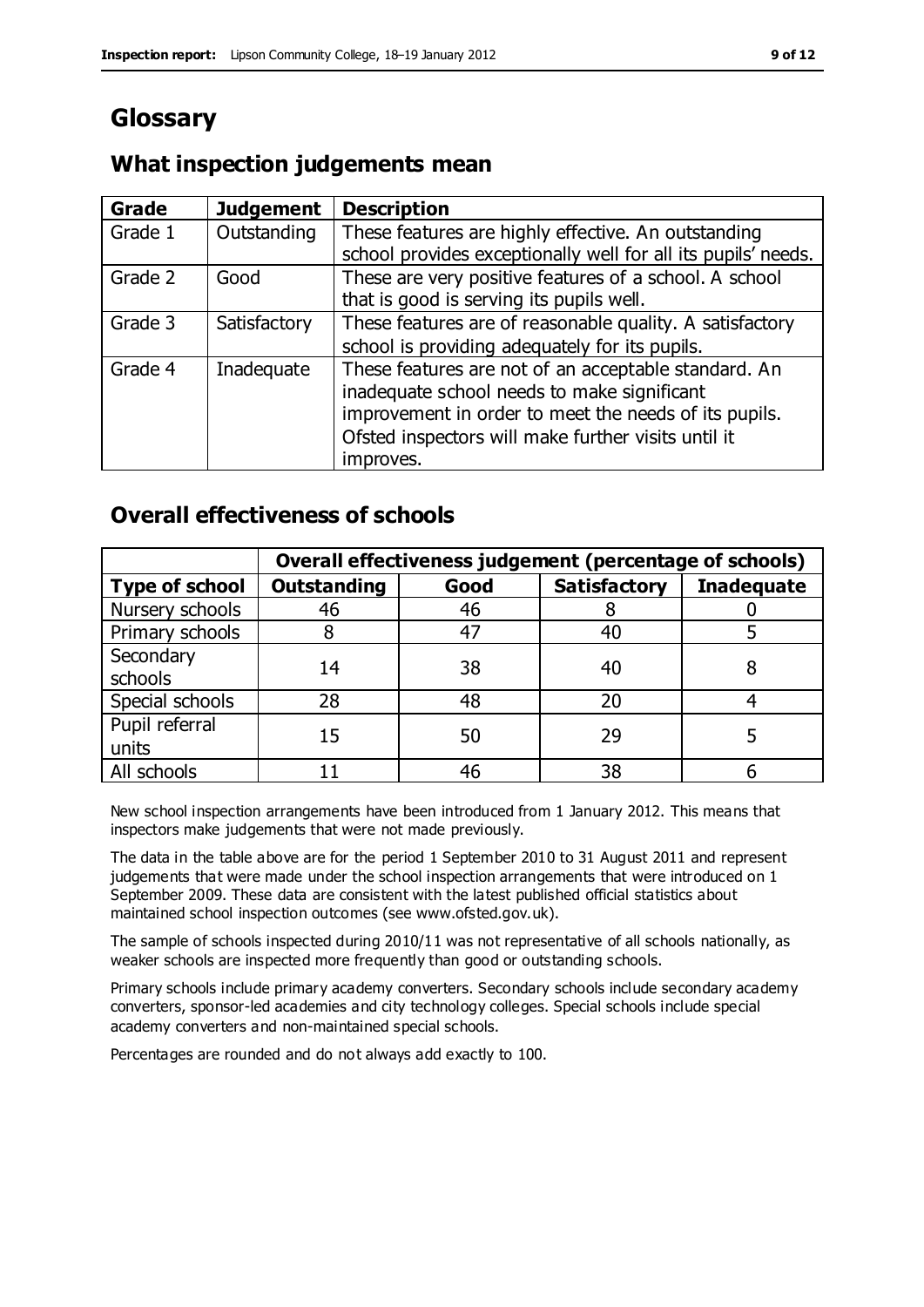# **Common terminology used by inspectors**

| Achievement:                  | the progress and success of a pupil in their<br>learning and development taking account of their<br>attainment.                                                                                                        |
|-------------------------------|------------------------------------------------------------------------------------------------------------------------------------------------------------------------------------------------------------------------|
| Attainment:                   | the standard of the pupils' work shown by test and<br>examination results and in lessons.                                                                                                                              |
| Attendance:                   | the regular attendance of pupils at school and in<br>lessons, taking into account the school's efforts to<br>encourage good attendance.                                                                                |
| Behaviour:                    | how well pupils behave in lessons, with emphasis<br>on their attitude to learning. Pupils' punctuality to<br>lessons and their conduct around the school.                                                              |
| Capacity to improve:          | the proven ability of the school to continue<br>improving based on its self-evaluation and what<br>the school has accomplished so far and on the<br>quality of its systems to maintain improvement.                    |
| Leadership and management:    | the contribution of all the staff with responsibilities,<br>not just the governors and headteacher, to<br>identifying priorities, directing and motivating staff<br>and running the school.                            |
| Learning:                     | how well pupils acquire knowledge, develop their<br>understanding, learn and practise skills and are<br>developing their competence as learners.                                                                       |
| <b>Overall effectiveness:</b> | inspectors form a judgement on a school's overall<br>effectiveness based on the findings from their<br>inspection of the school.                                                                                       |
| Progress:                     | the rate at which pupils are learning in lessons and<br>over longer periods of time. It is often measured<br>by comparing the pupils' attainment at the end of a<br>key stage with their attainment when they started. |
| Safety:                       | how safe pupils are in school, including in lessons;<br>and their understanding of risks. Pupils' freedom<br>from bullying and harassment. How well the school<br>promotes safety, for example e-learning.             |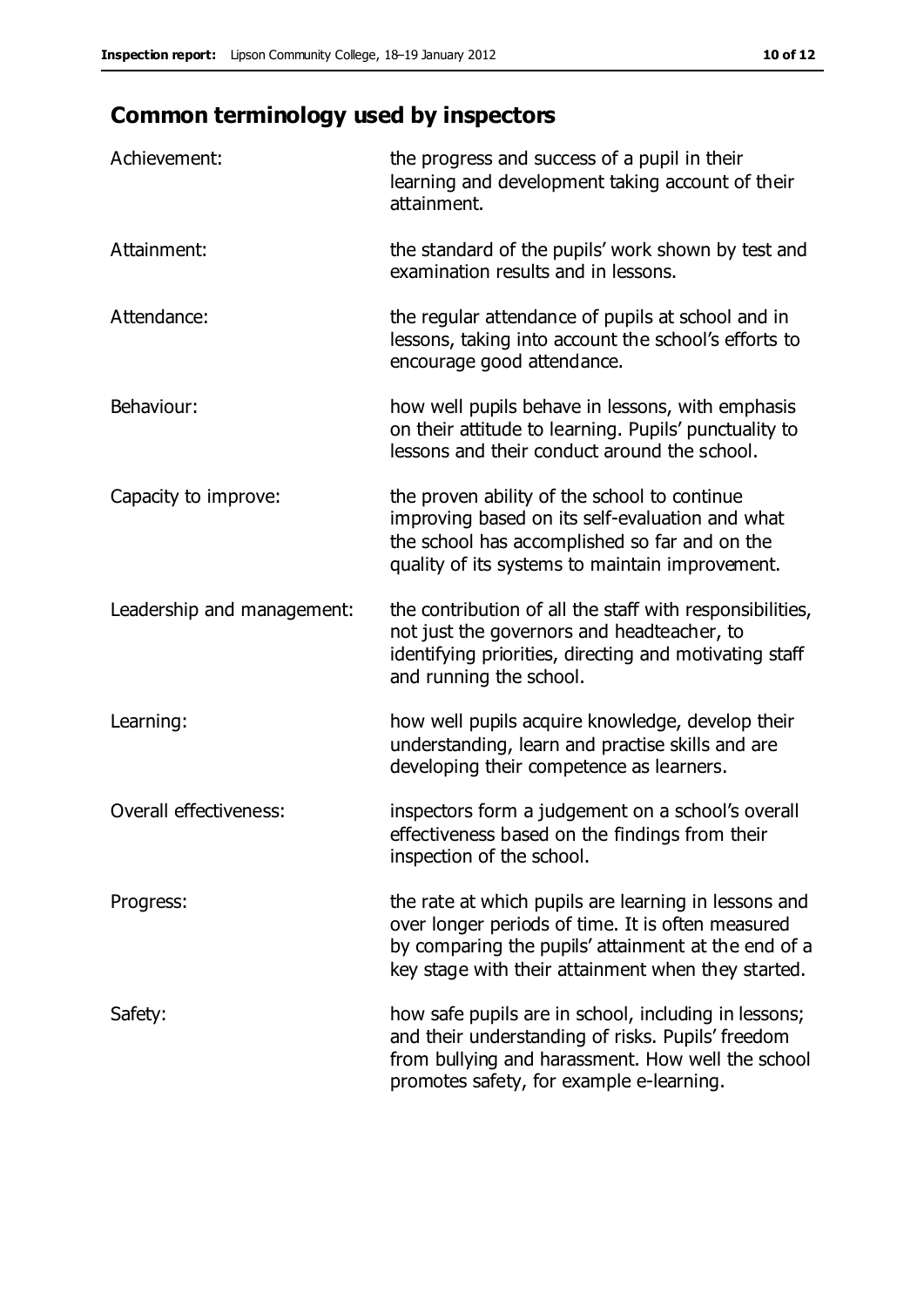#### **This letter is provided for the school, parents and carers to share with their children. It describes Ofsted's main findings from the inspection of their school.**



20 January 2012

Dear Students

#### **Inspection of Lipson Community College, Plymouth PL4 7PG**

This letter is to thank you for your help during the recent inspection and to give you our findings. We were very impressed by the positive welcome you gave to us. This is what we found out during the inspection, and the further improvements we have recommended.

- Lipson is a good school and achievement has risen steadily over several years. Although many of you leave the college with a high number of GCSE and vocational qualifications, too few of you make rapid enough progress in English and mathematics. English is already improving quickly, but we have asked the college to accelerate the progress you make in mathematics.
- We were very impressed by the happy, positive atmosphere in the college, where everyone is treated as an individual and it is 'okay to be different'. Your behaviour is excellent, both in lessons and around the college. You told us you feel safe, listened to and well cared for and that the staff are there to help if you need them. Your attendance is improving all the time, but could still be better.
- You also told us that teaching is improving so more of you are making good progress. You like the way teachers organise very active lessons with lots of discussion and group work. They also help you to improve your literacy and communication skills in subjects other than English. We have asked teachers to make sure that those of you with less serious special educational needs are given more guidance in lessons and those who are more able are challenged.
- The curriculum is outstanding and you told us you enjoy the 'short, fat courses' at GCSE, performing arts, and the opportunities to learn different things on 'Wicked Wednesday' and in tutorial sessions.
- The college's senior leaders and staff value your views and use them to help decide what works best for you. You told us that you trust them to listen and continue to make improvements to the college.

Yours sincerely

Mary Massey Her Majesty's Inspector